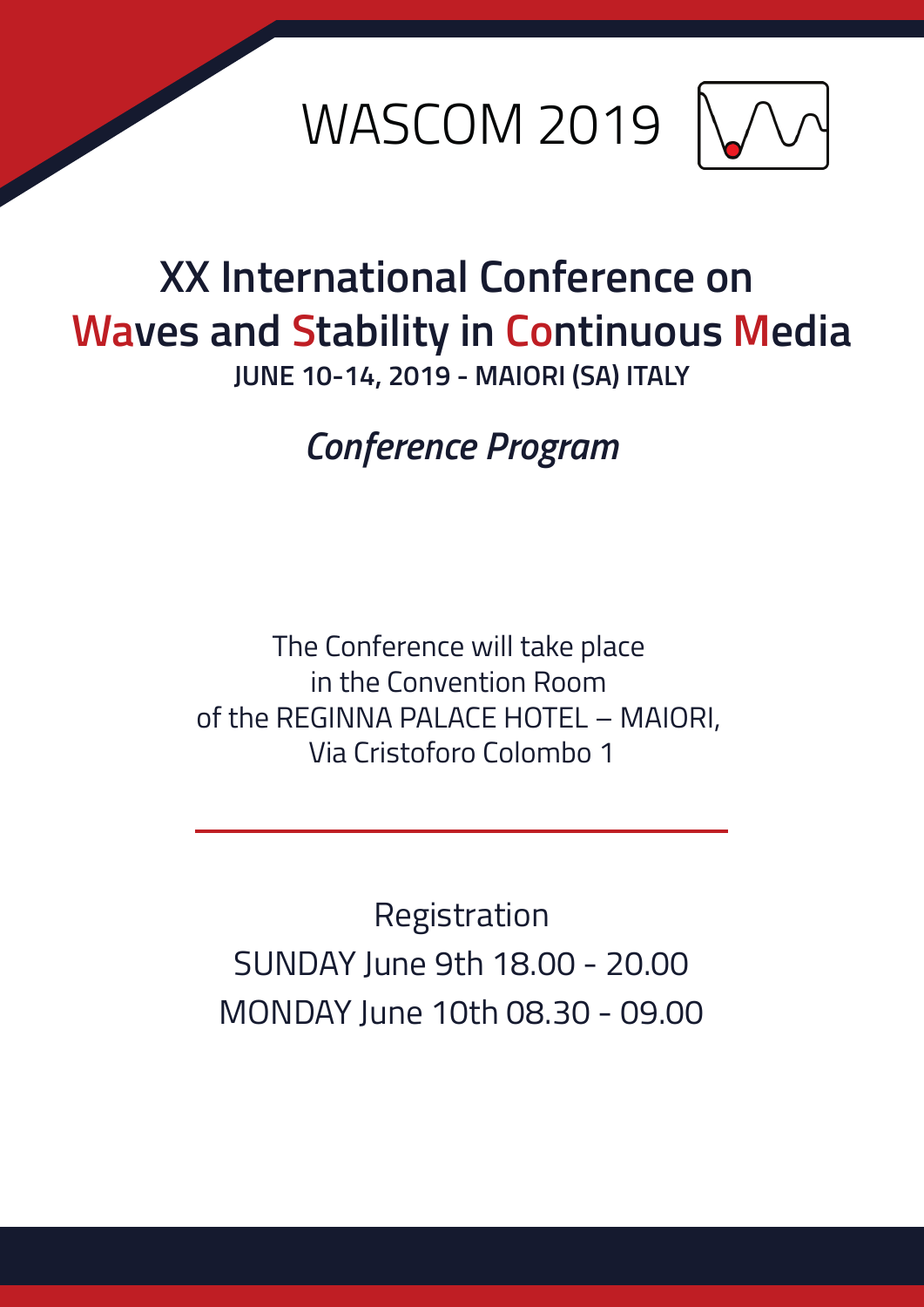WASCOM 2019



## **Sunday, June 9th**

- 18.00 20.00 REGISTRATION (Reginna Palace Hotel, Via Cristoforo Colombo 1)
- 20.00 Dinner (Hotel Pietra di Luna, Via Gaetano Capone 27)

### **Monday, June 10th**

- 08.30 09.00 REGISTRATION
- 09.00 09.30 **Opening**

#### **CHAIRMAN: TOMMASO RUGGERI**

- 09.30 09.55 **Constantine M. Dafermos:** *Uniqueness of Zero Relaxation Limit*
- 10.00 10.25 **Salvatore Rionero:** *Hopf Bifurcations in Thermal MHD and Spectrum Instability Driven by Perturbations to Principal Entries*
- 10.30 10.55 **Henri Gouin:** *Membranes and Vesicles*
- 11.00 11.25 COFFEE BREAK

### **CHAIRMAN: TAI-PING LIU**

- 11.25 11.50 **Florinda Capone:** *Recent Results on the Onset of MHD Convection in Porous Media*
- 11.55 12.20 **Stéphane Brull:** *Local Discrete Velocity Grids for Multi-Species Rarefied Flow Simulations*
- 12.25 12.50 **Maurizio Gentile:** *Thermal Convection in a Rotating Horizontally Isotropic Porous Medium with LTNE*
- 12.55 13.10 **Roberta De Luca:** *Onset of Double-Diffusive Convection in Porous Media with Soret Effect*
- 13.30 Lunch (Reginna Palace Hotel, Via Cristoforo Colombo 1)

#### **CHAIRMAN: MASARU SUGIYAMA**

- 15.30 15.55 **Seung-Yeal Ha:** *On the Second-Order Extensions of First-Order Collective Models*
- 16.00 16.25 **Giuseppe Mulone:** *New Nonlinear Stability Results for Plane Couette and Poiseuille Flows*
- 16.30 16.55 **Andrea Giacobbe:** *Inclined Convection in a Porous Brinkman Layer: Linear Instability and Nonlinear Stability*
- 17.00 17.25 COFFEE BREAK

#### **CHAIRMAN: HENRI GOUIN**

- 17.25 17.50 **Giancarlo Consolo:** *Propagation of Magnetic Domain Walls in Magnetostrictive Materials with Different Crystal Symmetry*
- 17.55 18.10 **Paolo Falsaperla:** *New Stability Results for Hydromagnetic Plane Couette Flows*
- 18.15 18.30 **Monica De Angelis:** *On Solutions Related to FitzHugh-Rinzel Model*
- 20.00 Dinner (Hotel Pietra di Luna, Via Gaetano Capone 27)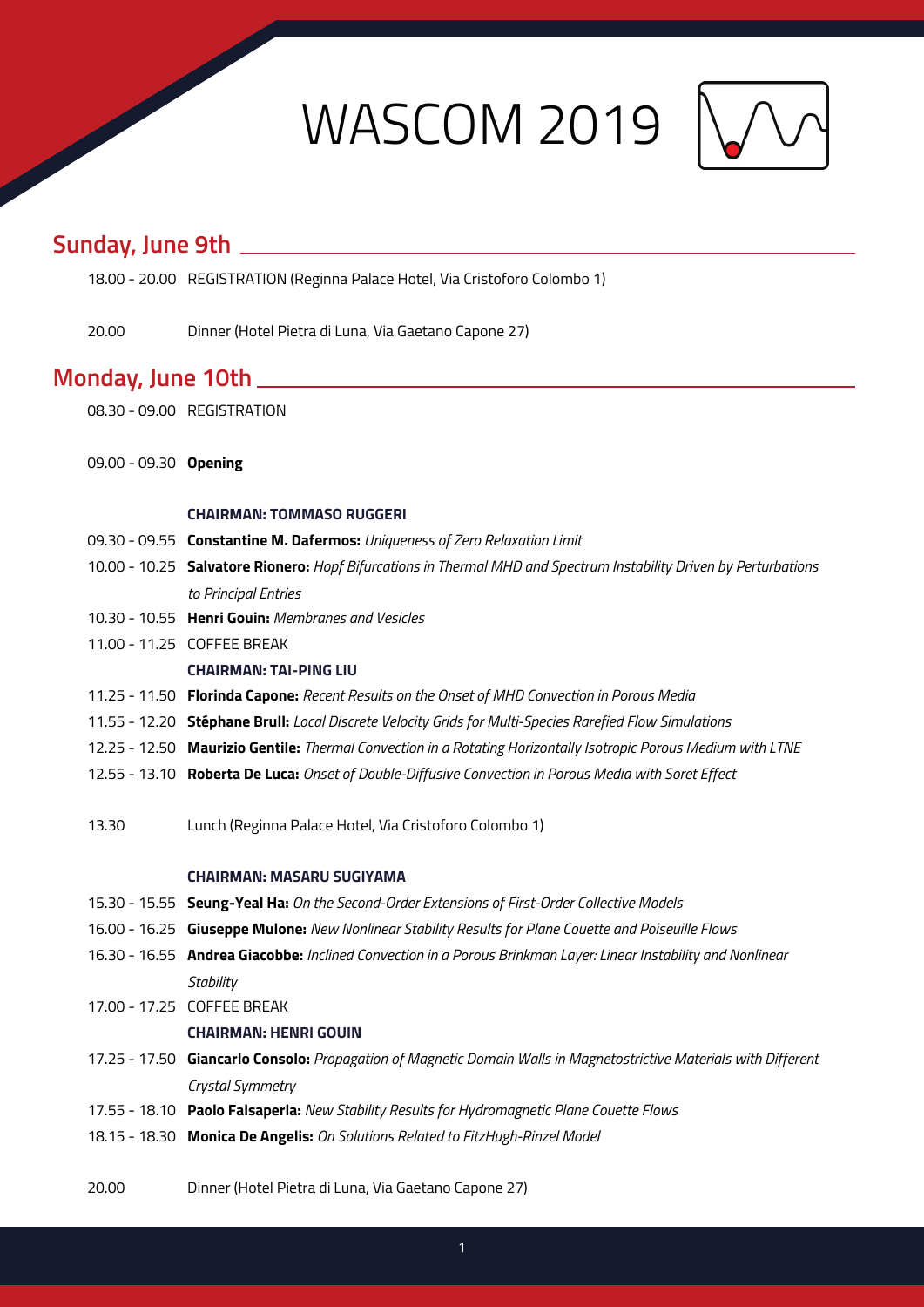## **WASCOM 2019** \\



## **Tuesday, June 11th**

#### **CHAIRMAN: SEUNG-YEAL HA**

|       | 09.00 - 09.25 Tai-Ping Liu: On Well-Posedness of Weak Solutions                                                      |
|-------|----------------------------------------------------------------------------------------------------------------------|
|       | 09.30 - 09.55 Natale Manganaro: Generalized Simple Waves for Hyperbolic Systems                                      |
|       | 10.00 - 10.25 Peter Vadasz: Instability, Weak Turbulence and Chaos in Porous Media                                   |
|       | 10.30 - 10.55 COFFEE BREAK                                                                                           |
|       | <b>CHAIRMAN: PETER VADASZ</b>                                                                                        |
|       | 10.55 - 11.20 Maria Carmela Lombardo: Coherent Structures in a Chemotaxis Model of Acute Inflammation                |
|       | 11.25 - 11.50 Vincenzo Sciacca: Up-Wind Difference Approximation and Singularity Formation for a Slow Erosion Model  |
|       | 11.55 - 12.20 Gaetano Fiore: On the Impact of Short Laser Pulses on Cold Diluted Plasmas                             |
|       |                                                                                                                      |
| 13.30 | Lunch (Hotel Pietra di Luna, Via Gaetano Capone 27)                                                                  |
|       |                                                                                                                      |
|       | <b>CHAIRMAN: NATALE MANGANARO</b>                                                                                    |
|       | 15.30 - 15.55 Berardino D'Acunto: Mathematical Modelling of Multispecies Biofilms                                    |
|       | 16.00 - 16.25 Sebastiano Pennisi: A 16 Moments Model in Relativistic Extended Thermodynamics of Rarefied             |
|       | Polyatomic Gas                                                                                                       |
|       | 16.30 - 16.55 Francesco Demontis: Reflectionless Solutions for Square Matrix Nonlinear Schroedinger Equation with    |
|       | <b>Vanishing Boundary Conditions</b>                                                                                 |
|       | 17.00 - 17.25 COFFEE BREAK                                                                                           |
|       | <b>CHAIRMAN: GIUSEPPE MULONE</b>                                                                                     |
|       | 17.25 - 17.50 Massimo Trovato: The Extended Thermodynamics for A.C and D.C. Dynamic High-Field Transport in          |
|       | Graphene                                                                                                             |
|       | 17.55 - 18.10 Luigi Frunzo: Mathematical Modeling of Dispersal Phenomenon in Biofilms                                |
|       | 18.15 - 18.30 Andrea Trucchia: Uncertainty and Sensitivity Analysis for Bacterial Invasion in Multi-Species Biofilms |
|       |                                                                                                                      |

20.00 Dinner (Hotel Pietra di Luna, Via Gaetano Capone 27)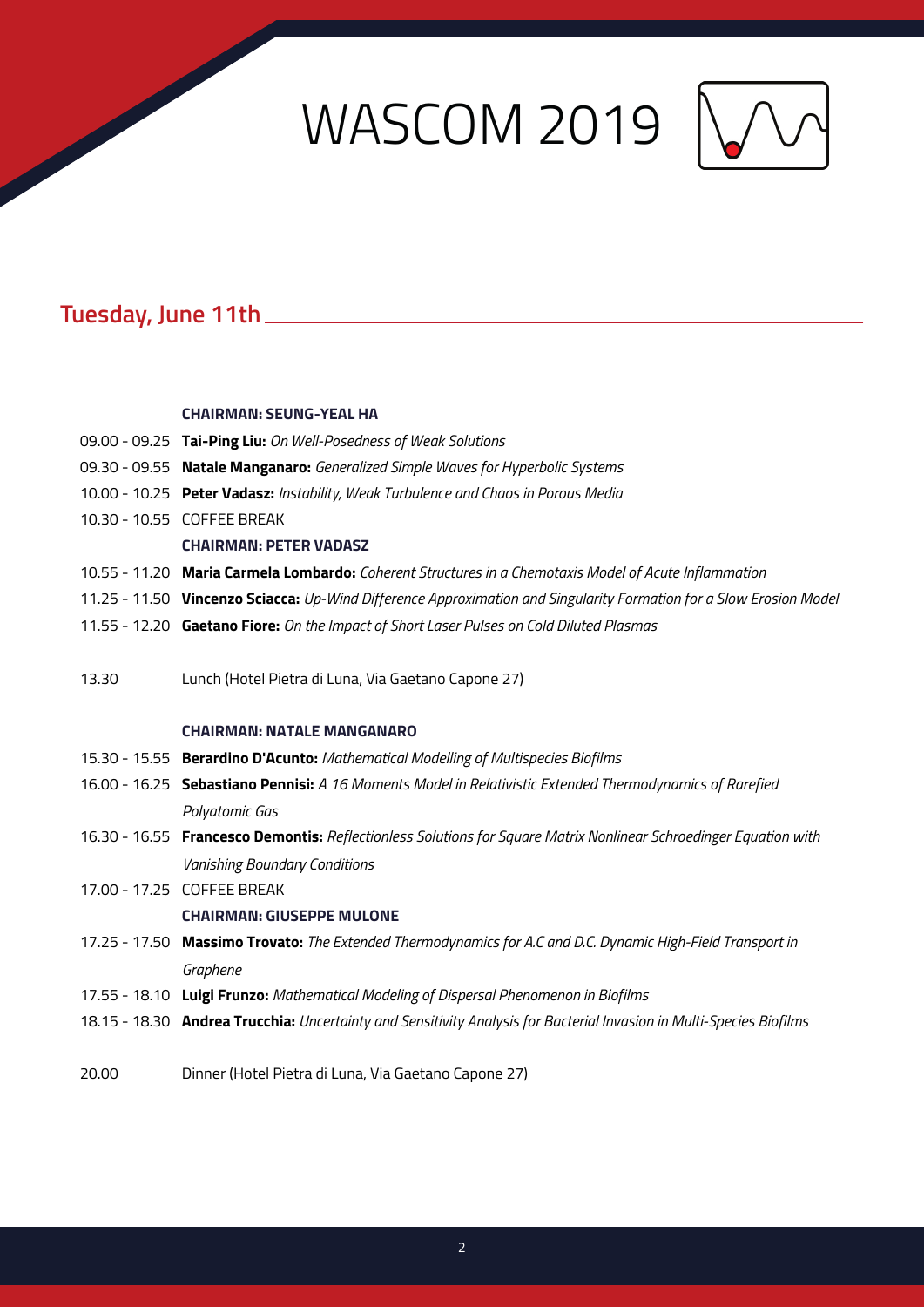# WASCOM 2019 N



## **Wednesday, June 12th**

#### **CHAIRMAN: SALVATORE RIONERO**

|       | 09.00 - 09.25 Tommaso Ruggeri: From the Relativistic Mixture of Gases to the Relativistic Cucker-Smale Flocking   |
|-------|-------------------------------------------------------------------------------------------------------------------|
|       | 09.30 - 09.45 Jeongho Kim: From the Relativistic Mixture of Gases to the Relativistic Cucker-Smale Flocking:      |
|       | <b>Mathematical Analysis</b>                                                                                      |
|       | 09.50 - 10.15 Francesca Brini: On the Hyperbolicity Property of Extended Thermodynamics Models for Rarefied Gases |
|       | 10.20 - 10.45 Elvira Barbera: Stationary Flow and Heat Transfer in Extended Thermodynamics                        |
|       | 10.50 - 11.15 COFFEE BREAK                                                                                        |
|       | <b>CHAIRMAN: GIUSEPPE TOSCANI</b>                                                                                 |
|       | 11.15 - 11.40 Vittorio Romano: Mathematical Modeling of Charge Transport in Graphene                              |
|       | 11.45 - 12.10 Andrea Mentrelli: Comparison of Shock Structure Behaviours for Increasing Order of Closures         |
|       | 12.15 - 12.40 Bruno Buonomo: Optimal Public Health Systems Intervention to Favor Vaccine Propensity for Childhood |
|       | <b>Diseases</b>                                                                                                   |
|       | 12.45 - 13.00 Giovanni Nastasi: Numerical Solutions of the Semiclassical Boltzmann Equation for Bipolar Charge    |
|       | Transport in Graphene                                                                                             |
|       | 13.05 - 13.20 Giorgio Martalo: Analysis of Evaporation-Condensation Problems for a Binary Gas Mixture             |
|       |                                                                                                                   |
| 13.30 | Lunch (Hotel Pietra di Luna, Via Gaetano Capone 27)                                                               |
|       |                                                                                                                   |
|       | <b>CHAIRMEN: SALVATORE RIONERO - TOMMASO RUGGERI</b>                                                              |
|       | 15.30 - 15.45 Session in honour of Masaru Sugiyama                                                                |
|       | 15.45 - 16.10 Masaru Sugiyama: Rational Extended Thermodynamics of a Rarefied Polyatomic Gas with Relaxation      |
|       | Processes of Molecular Rotation and Vibration                                                                     |
|       | 16.15 - 16.40 Takashi Arima: Dispersion Relation of a Rarefied Polyatomic Gas with Molecular Relaxation Processes |
|       | Based on Rational Extended Thermodynamics with 15 Fields                                                          |
|       | 16.45 - 17.10 COFFEE BREAK                                                                                        |
|       | 17.10 - 17.25 Session in honour of Giuseppe Toscani                                                               |
|       | 17.25 - 17.50 Giuseppe Toscani: Kinetic Modeling of Alcohol Consumption                                           |
|       | 17.55 - 18.20 Laurent Desvillettes: About a Class of Cross Diffusion Systems Arising in Chemotaxis                |
|       |                                                                                                                   |
| 20.00 | SOCIAL DINNER (Reginna Palace Hotel, Via Cristoforo Colombo 1)                                                    |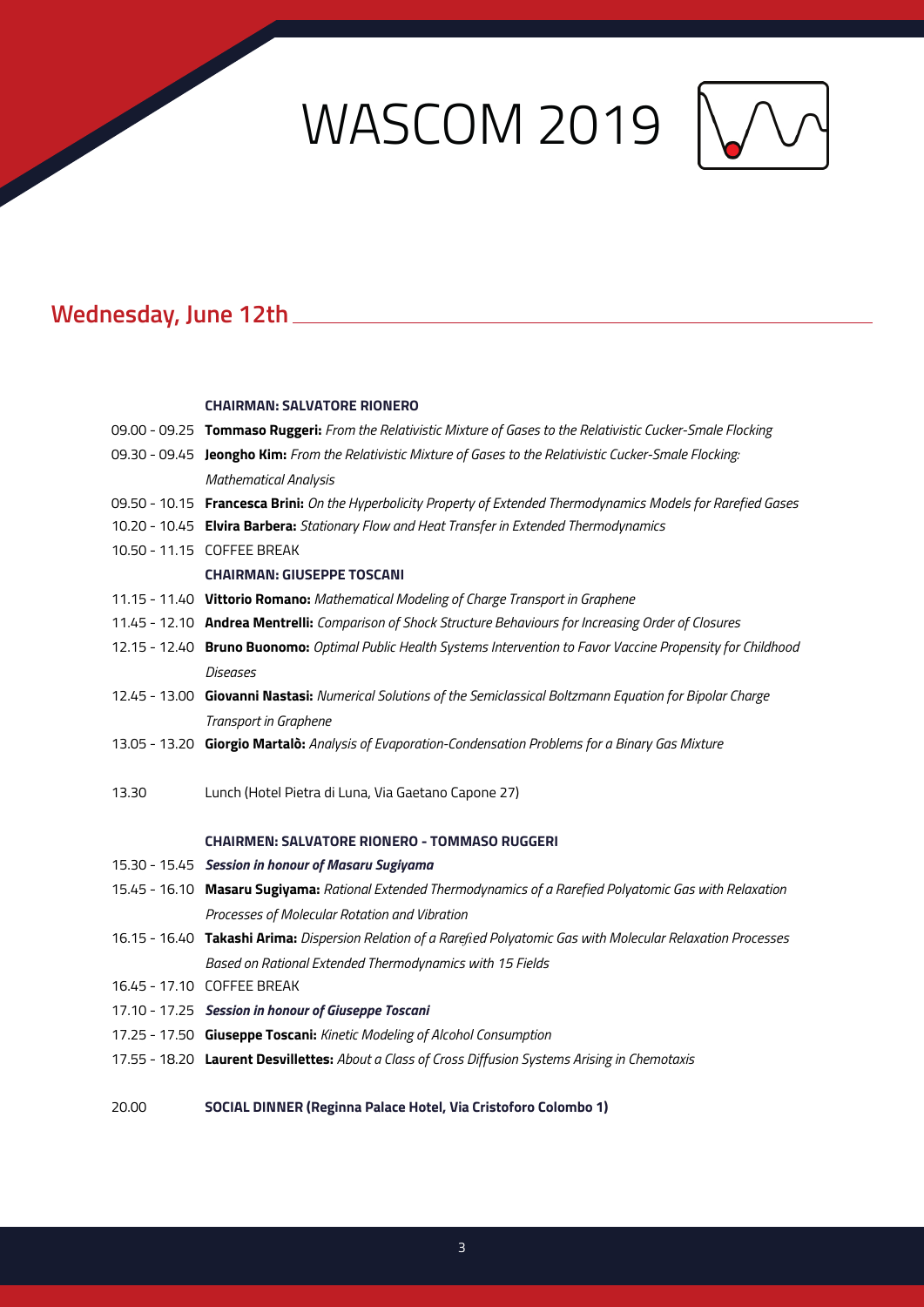WASCOM 2019



## **Thursday, June 13th**

#### **CHAIRMAN: VITTORIO ROMANO**

|       | 09.00 - 09.25 Marco Sammartino: <i>Viscous MHD Vorticity-Current Equations with Data in L<sup>1</sup> (<math>R^2</math>)</i> |
|-------|------------------------------------------------------------------------------------------------------------------------------|
|       | 09.30 - 09.55 Wendi Wang: Global Analysis of Mathematical Models for Nonlocal Epidemic Diseases                              |
|       | 10.00 - 10.25 Maria Groppi: Consistent BGK Models for Gas Mixtures and Hydrodynamic Equations                                |
|       | 10.30 - 10.55 COFFEE BREAK                                                                                                   |
|       | <b>CHAIRMAN: CONSTANTINE M. DAFERMOS</b>                                                                                     |
|       | 10.55 - 11.20 Marzia Bisi: Maxwell-Stefan Equations for a Reactive Mixture of Polyatomic Gases                               |
|       | 11.25 - 11.50 Francesco Mainardi: On the Evolution of Fractional Diffusive Waves                                             |
|       | 11.55 - 12.20 Gaetana Gambino: Spatial Patterns and Bistability in a Cross-Diffusive FitzHugh-Nagumo System                  |
|       | 12.25 - 12.40 Gianfranco Rubino: Resonant Turing Patterns in the FitzHugh-Nagumo Model with Cross Diffusion                  |
|       | 12.45 - 13.00 Francesco Gargano: Transition to Turbulence in the Weakly Stratified Kolmogorov Flow                           |
|       |                                                                                                                              |
| 13.30 | Lunch (Reginna Palace Hotel, Via Cristoforo Colombo 1)                                                                       |
|       |                                                                                                                              |
| 20,00 | Dinner (Hotel Pietra di Luna, Via Gaetano Capone 27)                                                                         |

## **Friday, June 14th**

|                       | <b>CHAIRMAN: LAURENT DESVILLETTES</b>                                                                                 |
|-----------------------|-----------------------------------------------------------------------------------------------------------------------|
|                       | 09.00 - 09.25 Shigeru Taniguchi: On the Similarity Solution of Strong Spherical Shock Waves Based on Extended         |
|                       | Thermodynamics                                                                                                        |
|                       | 09.30 - 09.55 Paolo Maremonti: Weak Solutions To The Navier-Stokes Equations With Non Decaying Data                   |
|                       | 10.00 - 10.25 Raffaele Vitolo: Linearly Degenerate Systems of PDEs and Interacting Waves                              |
|                       | 10.30 - 10.55 COFFEE BREAK                                                                                            |
|                       | <b>CHAIRMAN: FLORINDA CAPONE</b>                                                                                      |
|                       | 10.55 - 11.20 Michele Sciacca: Extension of the Auxiliary Equation Method by Means of Hyperelliptic Functions         |
|                       | 11.25 - 11.40 Qinghua Xiao: The Riemann Problem of Relativistic Euler Equations                                       |
|                       | 11.45 - 12.00 Maria Rosaria Mattei: Modeling Cell Motility in Biofilms                                                |
|                       | 12.05 - 12.20 Vincenzo Luongo: Biosorption of Heavy Metals in a Nitrifying Biofilm                                    |
|                       | 12.25 - 12.40 Vittorio De Falco: The General Relativistic Poynting-Robertson Effect: Non-Linear Dissipative System in |
|                       | General Relativity                                                                                                    |
|                       | 12.45 - 13.00 Alberto Tenore: Modelling of Ecology in a Phototrophic-Heterotrophic Biofilm                            |
|                       | 13.05 - 13.20 Daniele Bernardo Panaro: Anaerobic Digestion in Plug-Flow Reactors: a Mathematical Model                |
| 13.25 - 13.30 CLOSING |                                                                                                                       |
|                       |                                                                                                                       |

13.30 Lunch (Reginna Palace Hotel, Via Cristoforo Colombo 1)